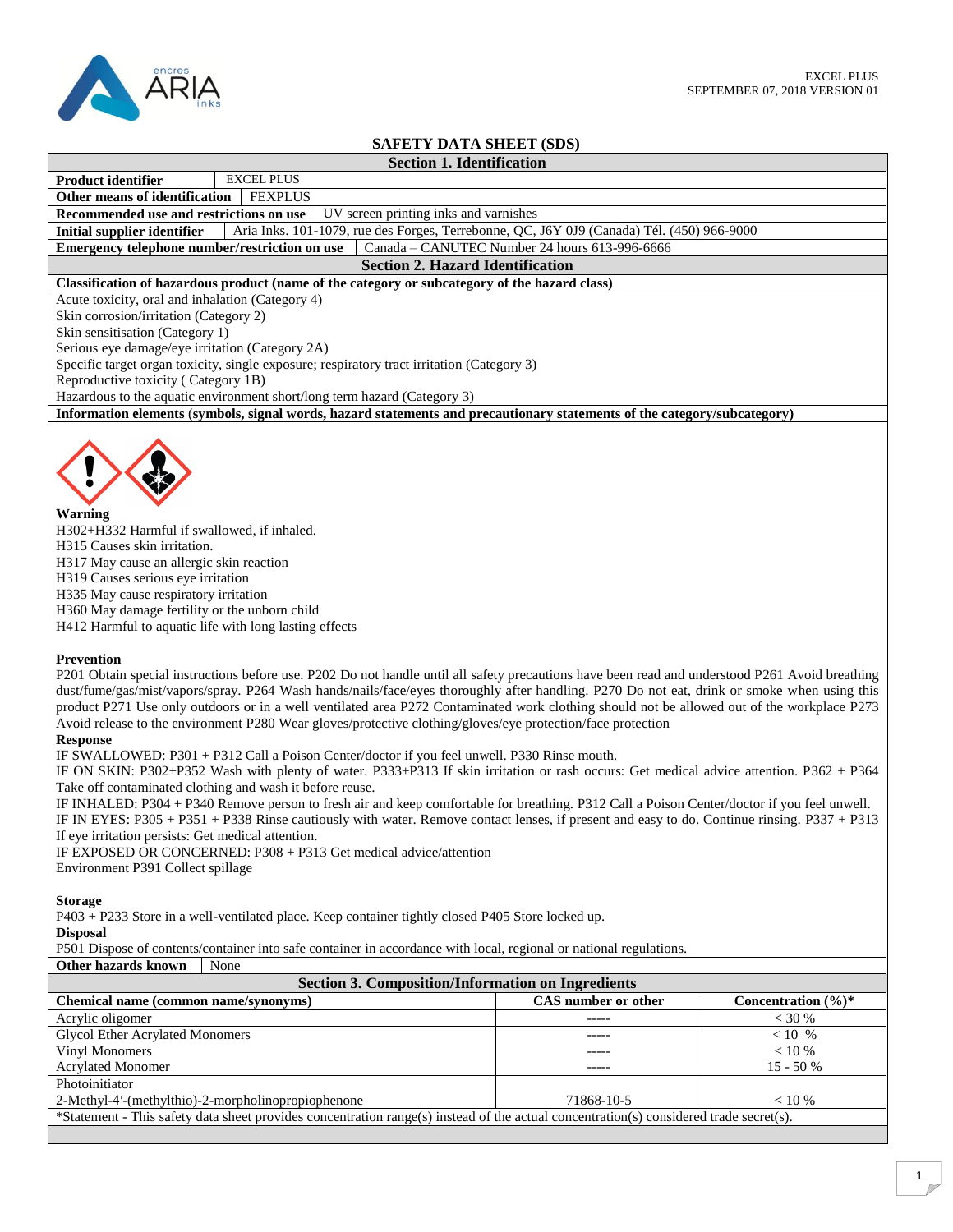

| <b>Section 4. First-Aid Measures</b>                                                                                                             |                                                                                                                                                                                                                                                                                                  |                                                                                                                                                       |  |
|--------------------------------------------------------------------------------------------------------------------------------------------------|--------------------------------------------------------------------------------------------------------------------------------------------------------------------------------------------------------------------------------------------------------------------------------------------------|-------------------------------------------------------------------------------------------------------------------------------------------------------|--|
| <b>Inhalation</b>                                                                                                                                |                                                                                                                                                                                                                                                                                                  | IF INHALED: If overexposure remove person to fresh air and keep comfortable for breathing. If not breathing, give artificial                          |  |
|                                                                                                                                                  |                                                                                                                                                                                                                                                                                                  | respiration or give oxygen by trained personnel. If symptoms persist, seek medical attention.                                                         |  |
| <b>Ingestion</b>                                                                                                                                 |                                                                                                                                                                                                                                                                                                  | IF SWALLOWED: Immediately call a doctor. Rinse mouth thoroughly with water. Never give anything by mouth to an                                        |  |
|                                                                                                                                                  | unconscious person.                                                                                                                                                                                                                                                                              |                                                                                                                                                       |  |
| <b>Skin contact</b>                                                                                                                              |                                                                                                                                                                                                                                                                                                  | IF ON SKIN: Remove contaminated clothing and shoes without delay. Wash immediately with soap and water (20 - 30                                       |  |
|                                                                                                                                                  |                                                                                                                                                                                                                                                                                                  | minutes). If skin irritation occurs: Get medical attention. Wash contaminated clothing before reuse. Discard or decontaminate                         |  |
|                                                                                                                                                  | footwear before reuse.                                                                                                                                                                                                                                                                           |                                                                                                                                                       |  |
| Eye contact                                                                                                                                      |                                                                                                                                                                                                                                                                                                  | IF IN EYES, Rinse cautiously with water for several minutes (20 - 30 minutes). Remove contact lenses, if present and easy to                          |  |
|                                                                                                                                                  | do. Continue rinsing. If eye irritation persists: Get medical attention.                                                                                                                                                                                                                         |                                                                                                                                                       |  |
|                                                                                                                                                  | Most important symptoms and effects (acute or delayed)                                                                                                                                                                                                                                           | Harmful if swallowed, if inhaled. Causes skin irritation. May cause an allergic                                                                       |  |
|                                                                                                                                                  |                                                                                                                                                                                                                                                                                                  | skin reaction. Causes serious eye irritation. May cause respiratory irritation.                                                                       |  |
|                                                                                                                                                  |                                                                                                                                                                                                                                                                                                  | May damage fertility or the unborn child.                                                                                                             |  |
|                                                                                                                                                  | Indication of immediate medical attention/special treatment                                                                                                                                                                                                                                      | In all cases, call a doctor. Do not forget this document.                                                                                             |  |
|                                                                                                                                                  |                                                                                                                                                                                                                                                                                                  | <b>Section 5. Fire-Fighting Measures</b>                                                                                                              |  |
|                                                                                                                                                  | Specific hazards of the hazardous product (hazardous combustion products)                                                                                                                                                                                                                        |                                                                                                                                                       |  |
|                                                                                                                                                  | Carbon monoxide and dioxide, nitrogen oxides, acrid fumes and smoke.                                                                                                                                                                                                                             |                                                                                                                                                       |  |
|                                                                                                                                                  | Suitable and unsuitable extinguishing media                                                                                                                                                                                                                                                      |                                                                                                                                                       |  |
|                                                                                                                                                  | In case of fire: Carbon dioxide, dry chemical, foam, water spray, water.                                                                                                                                                                                                                         |                                                                                                                                                       |  |
|                                                                                                                                                  | Special protective equipment and precautions for fire-fighters                                                                                                                                                                                                                                   |                                                                                                                                                       |  |
|                                                                                                                                                  |                                                                                                                                                                                                                                                                                                  | During a fire, irritating/toxic fumes may be generated. Do not enter fire area without proper protection. Firefighters should wear proper protective  |  |
| equipment as required.                                                                                                                           |                                                                                                                                                                                                                                                                                                  |                                                                                                                                                       |  |
|                                                                                                                                                  |                                                                                                                                                                                                                                                                                                  | <b>Section 6. Accidental Release Measures</b>                                                                                                         |  |
|                                                                                                                                                  | Personal precautions, protective equipment and emergency procedures                                                                                                                                                                                                                              |                                                                                                                                                       |  |
|                                                                                                                                                  |                                                                                                                                                                                                                                                                                                  | Evacuate non-emergency personnel. Isolate the area and prevent access. Control source of the leak. Ensure clean-up is conducted by trained            |  |
|                                                                                                                                                  |                                                                                                                                                                                                                                                                                                  | personnel only. All persons dealing with clean-up should wear the appropriate protective equipment (See Section 8). Prevent the spill spread into     |  |
|                                                                                                                                                  |                                                                                                                                                                                                                                                                                                  | drains, sewers, water supplies, or soil. Eliminate all ignition sources (no smoking, flares, sparks or flames) in immediate area. Take precautionary  |  |
|                                                                                                                                                  |                                                                                                                                                                                                                                                                                                  | measures against static discharges. All equipment used when handling the product must be grounded. Do not touch or walk through spilled               |  |
| material.                                                                                                                                        |                                                                                                                                                                                                                                                                                                  |                                                                                                                                                       |  |
|                                                                                                                                                  | Methods and materials for containment and cleaning up                                                                                                                                                                                                                                            |                                                                                                                                                       |  |
|                                                                                                                                                  |                                                                                                                                                                                                                                                                                                  | Avoid prolonged exposure. Stop leak if you can do it without risk. Spill should be contained with inert material and disposed into suitable retaining |  |
|                                                                                                                                                  |                                                                                                                                                                                                                                                                                                  | area. Do not touch or walk through spilled material. Small volumes of liquid may be contained or absorbed into an appropriate absorbent. Keep away    |  |
|                                                                                                                                                  |                                                                                                                                                                                                                                                                                                  | from all watercourses. Do not flush down storm or sanitary sewer. Take precautionary measures against static discharges. Dispose of in accordance     |  |
|                                                                                                                                                  | with local, provincial and federal regulations.                                                                                                                                                                                                                                                  |                                                                                                                                                       |  |
|                                                                                                                                                  |                                                                                                                                                                                                                                                                                                  | <b>Section 7. Handling and Storage</b>                                                                                                                |  |
| <b>Precautions for safe handling</b>                                                                                                             |                                                                                                                                                                                                                                                                                                  |                                                                                                                                                       |  |
|                                                                                                                                                  |                                                                                                                                                                                                                                                                                                  | Obtain special instructions before use. Do not handle until all safety precautions have been read and understood. Avoid breathing                     |  |
|                                                                                                                                                  |                                                                                                                                                                                                                                                                                                  | dust/fume/gas/mist/vapors/spray. Wash hands/nails/face/eyes thoroughly after handling. Do not eat, drink or smoke when using this product. Use        |  |
|                                                                                                                                                  |                                                                                                                                                                                                                                                                                                  | only outdoors or in a well ventilated area. Contaminated work clothing should not be allowed out of the workplace. Avoid release to the               |  |
|                                                                                                                                                  | environment. Wear gloves/protective clothing/gloves/eye protection/face protection.                                                                                                                                                                                                              |                                                                                                                                                       |  |
|                                                                                                                                                  | Conditions for safe storage, including any incompatibilities                                                                                                                                                                                                                                     |                                                                                                                                                       |  |
|                                                                                                                                                  | Store in a cool, well-ventilated area. Keep container closed when not in use. Do not handle or store near open flames, heat or other sources of<br>ignition. Store away from incompatible materials (Section 10). Inspect all incoming containers to make sure they are properly labeled and not |                                                                                                                                                       |  |
|                                                                                                                                                  |                                                                                                                                                                                                                                                                                                  | damaged. Storage area should be clearly identified, clear of obstruction and accessible only to trained personnel. Inspect periodically for damage    |  |
|                                                                                                                                                  | or leaks. Storage temperature: 15 - 27 °C.                                                                                                                                                                                                                                                       |                                                                                                                                                       |  |
|                                                                                                                                                  |                                                                                                                                                                                                                                                                                                  | <b>Section 8. Exposure Controls/Personal Protection</b>                                                                                               |  |
|                                                                                                                                                  | Control parameters (biological limit values or exposure limit values and source of those values)                                                                                                                                                                                                 |                                                                                                                                                       |  |
|                                                                                                                                                  | Exposure limits: ACGIH - TLV-TWA Not available                                                                                                                                                                                                                                                   |                                                                                                                                                       |  |
|                                                                                                                                                  | Appropriate engineering controls                                                                                                                                                                                                                                                                 |                                                                                                                                                       |  |
|                                                                                                                                                  |                                                                                                                                                                                                                                                                                                  | Use product in well-ventilated areas. Do not spray the product. Local exhaust ventilation system is recommended to maintain concentrations of         |  |
|                                                                                                                                                  |                                                                                                                                                                                                                                                                                                  | contaminants below exposure limits. Supply emergency safety/quick-drench shower, eyewash station and washing facilities available in work area        |  |
| and near handling area. Where such systems are not effective, wear suitable personal protection equipment which performs satisfactorily and      |                                                                                                                                                                                                                                                                                                  |                                                                                                                                                       |  |
| meets recognized standards.                                                                                                                      |                                                                                                                                                                                                                                                                                                  |                                                                                                                                                       |  |
|                                                                                                                                                  | Individual protection measures/personal protective equipment                                                                                                                                                                                                                                     |                                                                                                                                                       |  |
|                                                                                                                                                  | Gloves: Neopren gloves or equivalent; Clothing: use suitable protective clothing to prevent any possibility of skin contact; Respiratory: Not                                                                                                                                                    |                                                                                                                                                       |  |
| required if working area is well ventilated. Use a NIOSH approved respirators if the exposure limits are unknown; Equipment: Safety glasses,     |                                                                                                                                                                                                                                                                                                  |                                                                                                                                                       |  |
| chemical resistant. Special instructions for protection and hygiene: Wash hands/nails/face thoroughly after handling. Do not eat, drink or smoke |                                                                                                                                                                                                                                                                                                  |                                                                                                                                                       |  |
|                                                                                                                                                  | when using this product. Practice good personal hygiene after using this material. Remove and wash contaminated work clothing before re-use.                                                                                                                                                     |                                                                                                                                                       |  |
|                                                                                                                                                  | Educate and train employees in the safe use and handling of this product. Follow all label instructions.                                                                                                                                                                                         |                                                                                                                                                       |  |
| <b>Section 9. Physical and Chemical Properties</b>                                                                                               |                                                                                                                                                                                                                                                                                                  |                                                                                                                                                       |  |
|                                                                                                                                                  | Liquid or paste (thixotropic)<br>Appearance, physical state/colour                                                                                                                                                                                                                               | Not available<br>Vapour pressure                                                                                                                      |  |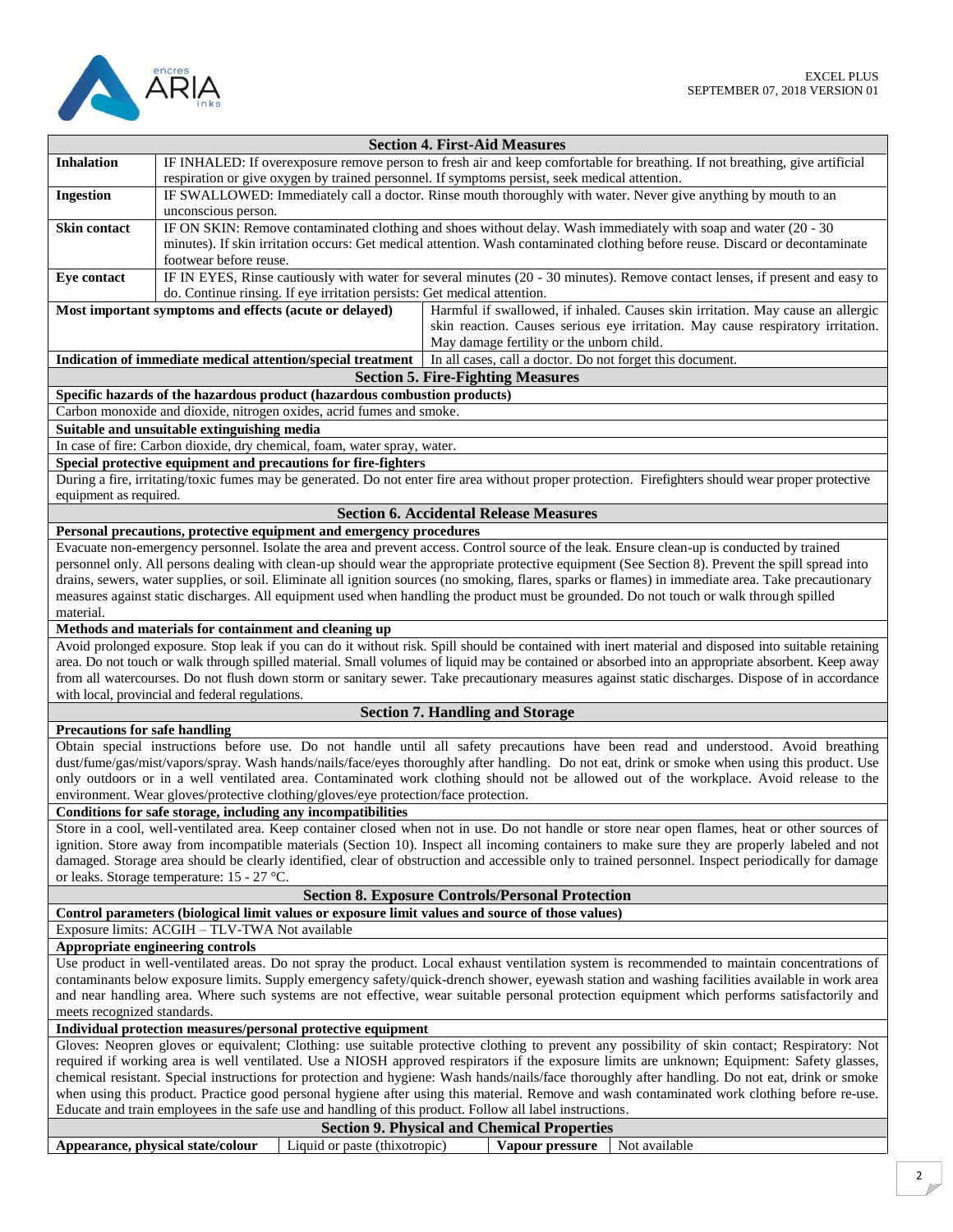

| Slightly acrylic odour<br>Odour                                                                                                                                                                                | Not available<br><b>Vapour density</b>                   |  |
|----------------------------------------------------------------------------------------------------------------------------------------------------------------------------------------------------------------|----------------------------------------------------------|--|
| Not available<br><b>Odour threshold</b>                                                                                                                                                                        | <b>Relative density</b><br>Not available                 |  |
| Not available<br>pH                                                                                                                                                                                            | Insoluble<br><b>Solubility</b>                           |  |
| <b>Melting/freezing point</b><br>Not available                                                                                                                                                                 | Partition coefficient - n-octanol/water<br>Not available |  |
| <b>Initial boiling point/range</b><br>Not available                                                                                                                                                            | <b>Auto-ignition temperature</b><br>Not available        |  |
| <b>Flash point</b> $> 100 \degree C (212 \degree F)$                                                                                                                                                           | <b>Decomposition temperature</b><br>Not available        |  |
| <b>Evaporation rate</b><br>Not available                                                                                                                                                                       | <b>Viscosity</b><br>Not available                        |  |
| <b>Flammability (solids and gases)</b><br>Not available                                                                                                                                                        | <b>VOC</b><br>Not available                              |  |
| Not available                                                                                                                                                                                                  | None known                                               |  |
| Upper and lower flammability/explosive limits                                                                                                                                                                  | Other                                                    |  |
| <b>Section 10. Stability and Reactivity</b>                                                                                                                                                                    |                                                          |  |
| <b>Reactivity</b>                                                                                                                                                                                              |                                                          |  |
| Stable under normal conditions.                                                                                                                                                                                |                                                          |  |
| <b>Chemical stability</b>                                                                                                                                                                                      |                                                          |  |
| Yes, Stable under the recommended storage and handling conditions prescribed.                                                                                                                                  |                                                          |  |
| <b>Possibility of hazardous reactions</b>                                                                                                                                                                      |                                                          |  |
| Non under normal conditions of storage and use.                                                                                                                                                                |                                                          |  |
|                                                                                                                                                                                                                |                                                          |  |
| Conditions to avoid (static discharge, shock or vibration)                                                                                                                                                     |                                                          |  |
| Excess heat and sunlight.                                                                                                                                                                                      |                                                          |  |
| <b>Incompatible materials</b>                                                                                                                                                                                  |                                                          |  |
| Strong oxidizing agents, peroxides or other polymerisation initiators, strong acid or bases, metallic powders or pigments                                                                                      |                                                          |  |
| <b>Hazardous decomposition products</b>                                                                                                                                                                        |                                                          |  |
| Carbon mono and dioxide, nitrogen oxides, other toxic fumes.                                                                                                                                                   |                                                          |  |
| <b>Section 11. Toxicological Information</b>                                                                                                                                                                   |                                                          |  |
|                                                                                                                                                                                                                |                                                          |  |
| Information on the likely routes of exposure (inhalation, ingestion, skin and eye contact)                                                                                                                     |                                                          |  |
| Harmful if swallowed, if inhaled. Causes skin irritation. May cause an allergic skin reaction. Causes serious eye irritation. May cause respiratory                                                            |                                                          |  |
| irritation. May damage fertility or the unborn child.                                                                                                                                                          |                                                          |  |
| Symptoms related to the physical, chemical and toxicological characteristics                                                                                                                                   |                                                          |  |
| No specific information available.                                                                                                                                                                             |                                                          |  |
| Delayed and immediate effects (chronic effects from short-term and long-term exposure)                                                                                                                         |                                                          |  |
| Skin Sensitization - May cause allergic skin reaction. Respiratory Sensitization - May cause respiratory system irritation;                                                                                    |                                                          |  |
| Germ Cell Mutagenicity – Not available; Carcinogenicity – Not available; Reproductive Toxicity – Not available;                                                                                                |                                                          |  |
| Specific Target Organ Toxicity — Single Exposure - Not available; Specific Target Organ Toxicity — Repeated Exposure - Not available;                                                                          |                                                          |  |
|                                                                                                                                                                                                                |                                                          |  |
| Aspiration Hazard - May cause irritation to respiratory track, difficulty breathing; Health Hazards Not Otherwise Classified - No data available.                                                              |                                                          |  |
| Numerical measures of toxicity (ATE; $LD_{50}$ & $LC_{50}$ )                                                                                                                                                   |                                                          |  |
| CAS 71868-10-5 LD <sub>50</sub> Oral – Rat –male and female- $\frac{1984 \text{ mg/kg}}{1984 \text{ mg/kg}}$ , LD <sub>50</sub> Dermal – Rat –male and female >2000 mg/kg; LC <sub>50</sub> Inhalation No data |                                                          |  |
| available; Acrylic Oligomer: LD <sub>50</sub> Oral – Rat >2000 mg/kg; LD <sub>50</sub> Dermal – Rabbit >2000 mg/kg; LC <sub>50</sub> Inhalation – Rat > 5mg/L 4h; ATE not                                      |                                                          |  |
| available in this document.                                                                                                                                                                                    |                                                          |  |
| <b>Section 12. Ecological Information</b>                                                                                                                                                                      |                                                          |  |
| <b>Ecotoxicity (aquatic and terrestrial information)</b>                                                                                                                                                       |                                                          |  |
| Fish toxicity CAS: 71868-10-5:semi-static test LC50: 9 mg/L (Danino rerio(Zebra fish), 96h); Acrylic Oligomer LC50 > = 100 mg/l                                                                                |                                                          |  |
| (Brachydanio rerio - 96h); LC50 28.5 mg/l (Oncorhychus mykiss - 96h)                                                                                                                                           |                                                          |  |
| <b>Invertebrate toxicity</b> CAS: 71868-10-5:semi-static test: EC50: 15.3 mg/L (Daphnia magna (water flea) 24h); Acrylic Oligomer EC50 > = 100                                                                 |                                                          |  |
|                                                                                                                                                                                                                |                                                          |  |
| mg/l (48h, Water Flea (Daphnia magna)                                                                                                                                                                          |                                                          |  |
| Aquatic plant and Algae toxicity CAS: 71868-10-5: Growth inhibition EC50: 1.6 mg/L (Desmodesmus subspicatus (Scenedesmus subspicatus)                                                                          |                                                          |  |
| 72h); Acrylic Oligomer EC50 > 0.17 mg/L (Pseudokirchneriella subspicatus 96h); EC50 > 0.04 mg/L (Desmodesmus subspicatus 72h).                                                                                 |                                                          |  |
| Toxicity to bacteria CAS: 71868-10-5: Respiration inhibition EC50: >100 mg/L (Sludge Treatment 30 min).                                                                                                        |                                                          |  |
| CAS: 71868-10-5: Result: 1% - Not readily biodegradable.<br>Persistence and degradability                                                                                                                      |                                                          |  |
| <b>Bioaccumulative potential</b><br>No data available.                                                                                                                                                         |                                                          |  |
| No data available<br><b>Mobility</b> in soil                                                                                                                                                                   |                                                          |  |
| Harmful to aquatic life with long lasting effects.<br>Other adverse effects                                                                                                                                    |                                                          |  |
|                                                                                                                                                                                                                |                                                          |  |
| <b>Section 13. Disposal Considerations</b>                                                                                                                                                                     |                                                          |  |
| Information on safe handling for disposal/methods of disposal/contaminated packaging                                                                                                                           |                                                          |  |
| Dispose of contents/container into safe container in accordance with local, regional or national regulations.                                                                                                  |                                                          |  |
| <b>Section 14. Transport Information</b>                                                                                                                                                                       |                                                          |  |
| UN number; Proper shipping name; Class(es); Packing group (PG) of the TDG Regulations                                                                                                                          |                                                          |  |
| No regulated                                                                                                                                                                                                   |                                                          |  |
| UN number; Proper shipping name; Class(es); Packing group (PG) of the IMDG (maritime)                                                                                                                          |                                                          |  |
| No regulated                                                                                                                                                                                                   |                                                          |  |
| UN number; Proper shipping name; Class(es); Packing group (PG) of the IATA (air)                                                                                                                               |                                                          |  |
|                                                                                                                                                                                                                |                                                          |  |
| No regulated                                                                                                                                                                                                   |                                                          |  |